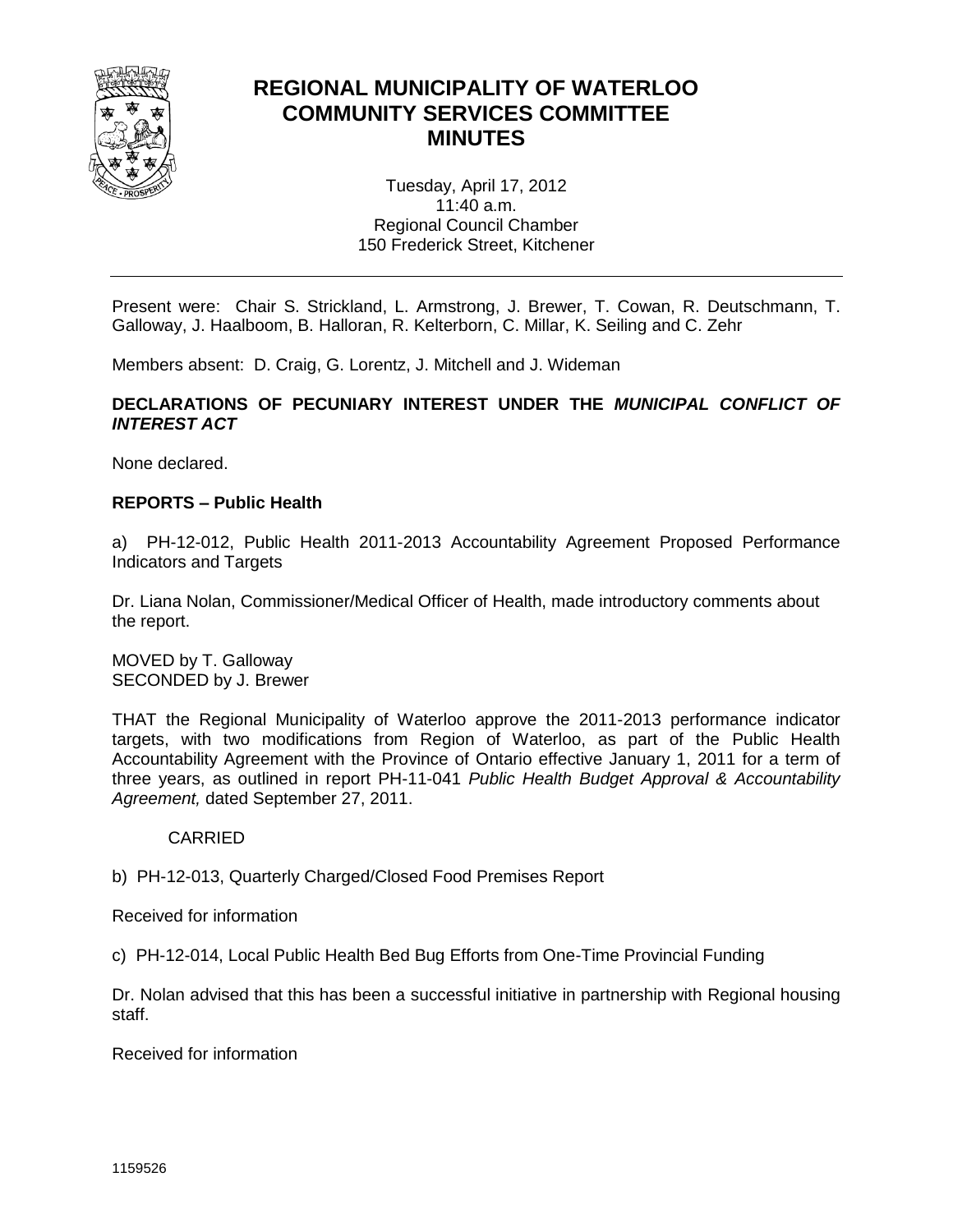## **REPORTS – Planning, Housing and Community Services**

d) P-12-050, Regional Forest Management Plan - Operating Management Plans for Macton and Townline [ESPA10] Regional Forests

MOVED by C. Millar SECONDED by B. Halloran

THAT the Regional Municipality of Waterloo approve the Operating Management Plans for Macton Regional Forest and Townline Regional Forest, attached to Report P-12-050, dated April 17, 2012.

CARRIED

e) P-12-051, Fourteenth Annual Report of the Kissing Bridge Trailway Advisory Board

Received for information

f) P-12-052, Volunteer Programs at Region of Waterloo Museums - 2011

Received for information

## **INFORMATION/CORRESPONDENCE**

a) Memo: Positive Parenting in Waterloo Region: Exploring a Comprehensive Approach

Received for information

b) Memo: Ontario Works Caseload: March 2012

Received for information

c) Memo: EcoFest 2012

Received for information

d) Brochure: Psycho Social Advisory Committee Conference (*Distributed separately*)

Received for information

## **OTHER BUSINESS**

a) Council Enquiries and Requests for Information Tracking List

Received for information

## **NEXT MEETING – May 8, 2012**

## **ADJOURN**

MOVED by T. Galloway SECONDED by R. Kelterborn